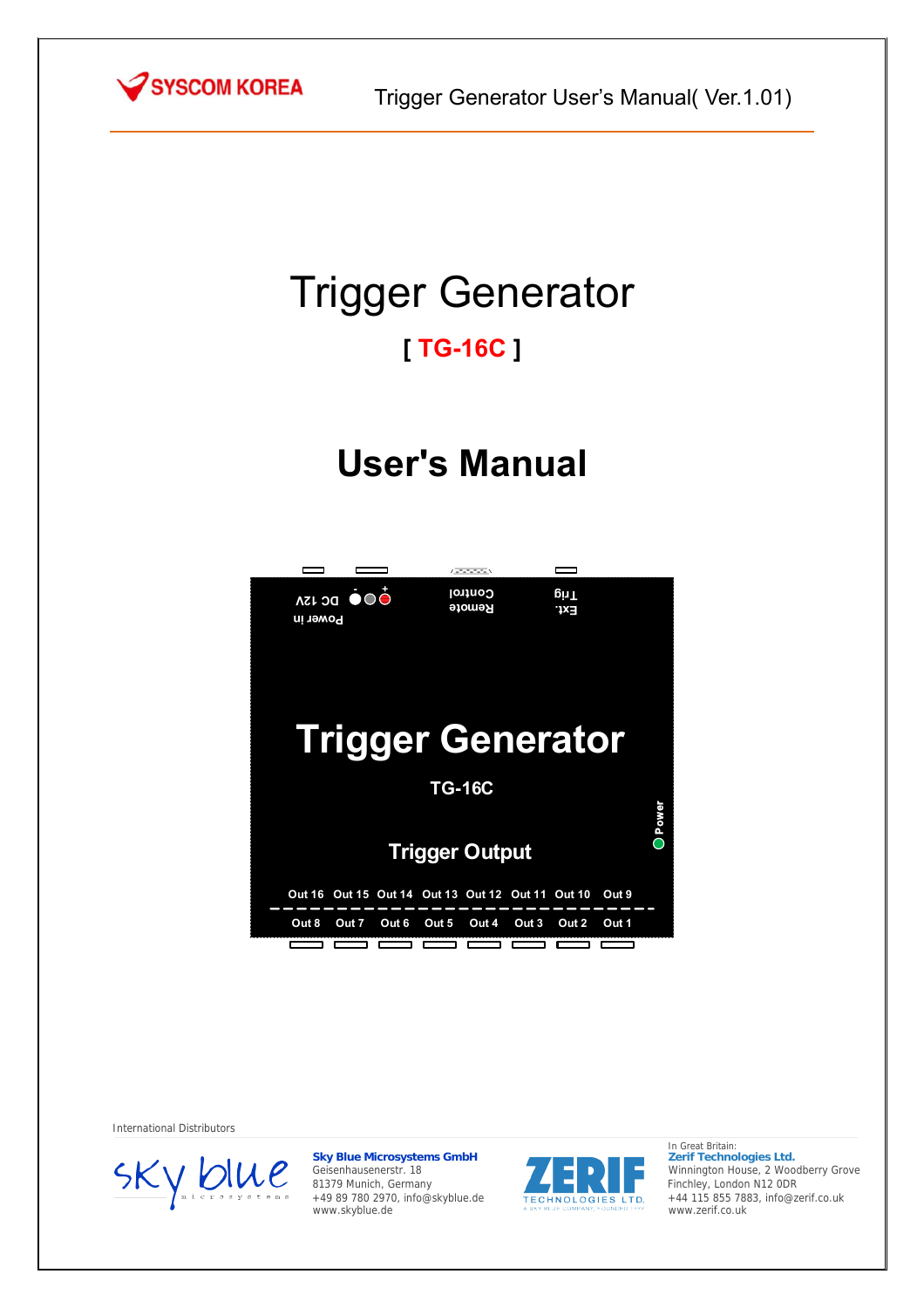

Trigger Generator User's Manual(Ver.1.01)

### 목차

| $\circled{3}$ |  |
|---------------|--|
|               |  |
|               |  |
|               |  |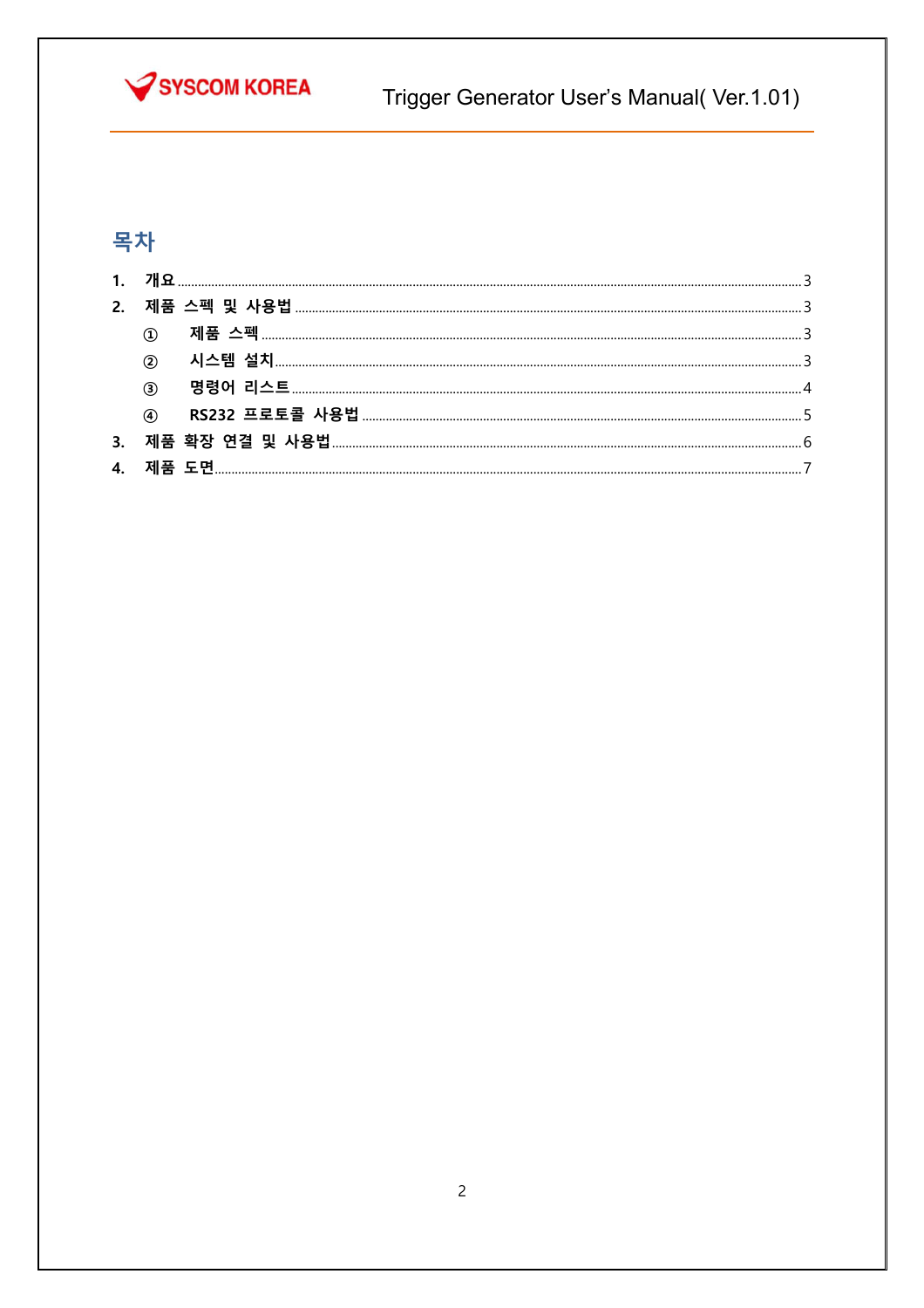

#### 1. 개요

 본 제품은 일정한 주기로 어떠한 처리가 필요한 장비에 사용하기 위한 장비로 PC로부터 원격으 로 제어하여 주기적인 신호를 발생시키는 장비이다.

 주로, 산업용 장비나 기타 다른 장비에 초당 1 ~ 수천 FPS의 Trigger를 발생시켜 정확한 타이밍 에 다양한 장비들 사이의 동기화 하기 위한 장비이다.

 Periodic 모드는 설정하면 계속 트리거 신호를 발생시키는 모드이고, Burst 모드는 bst 문자 열을 보내면 트리거 신호 하나를 발생시킨다.

#### 2. 제품 스펙 및 사용법

① 제품 스펙

| RS232 (Direct Cable) / 115,200bps / RTS-CTS Off                                 |  |
|---------------------------------------------------------------------------------|--|
| Molex 2 pin (Left: Trigger Input, Right: Ground)                                |  |
| 16 * Molex 2 pin (Left: Trigger output, Right: Ground)<br><b>Trigger Output</b> |  |
| $1 \sim 10$ K [Hz]                                                              |  |
| 동작 온도<br>$0 \sim 60$ [°C]                                                       |  |
| 전원 입력<br><b>DC 12V</b>                                                          |  |
| 소비 전류<br>120 mA @ DC 12V                                                        |  |
|                                                                                 |  |

② 시스템 설치

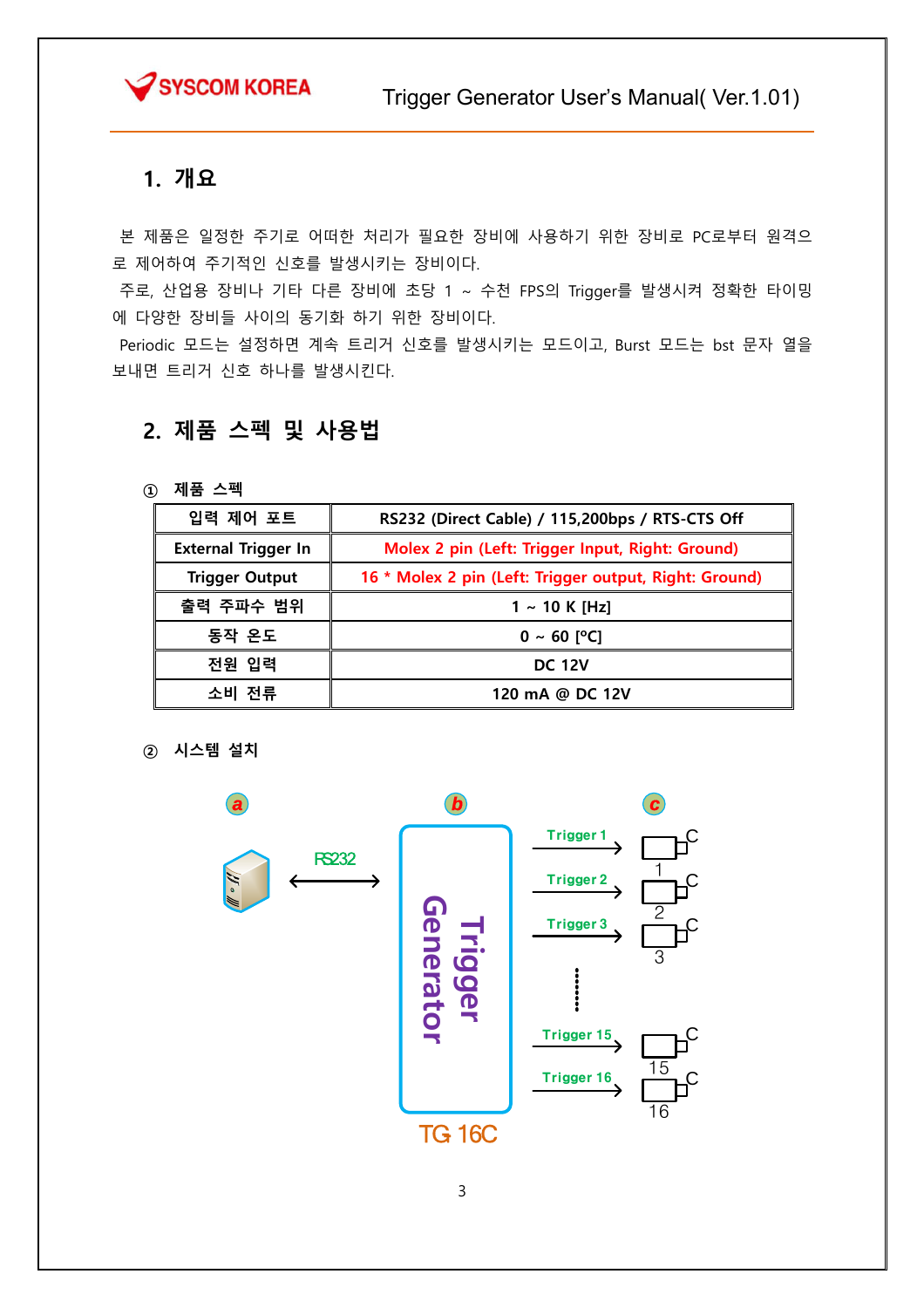

ⓐ : 제어 용 PC 연결에 사용하는 RS232 케이블은 Direct Cable를 사용해야 한다. 속도 115200 bps , RTS-CTS 는 Off 한다.

| Connection |             |                     |
|------------|-------------|---------------------|
| Name:      | Serial-COM1 |                     |
| Protocol:  | serial      |                     |
| Pnrt:      | COM1        | Flow Control        |
| Baud rate: | 115200      | DTR/DSR             |
| Data bits: | 8           | RTS/CTS<br>XON/XOFF |
| Parity:    | None        |                     |
| Stop bits: |             |                     |

- ⓑ : Master Trigger Generator
- ⓒ : 카메라 or Trigger 신호를 받는 장비
- ③ 명령어 리스트

------------------------------------------------------------

 Command : Descriptions ----------------------------------------------------------- help : Display the command lists. wfq : Write the Frequency. rfq : Read the Frequency - Def. 350 Hz. wdr : Write the Duty Ratio. rdr : Read the Duty Ratio - Def. 50 %. chmd : Change mode(0:Periodic, 1:Burst). (모드 변경) bst : Burst Signal.(Burst 신호 발생 명령) osel : Trigger Output Selector : 0 (Int), 1 (Ext) (동기화 신호) oen : Wave Output Enable. (출력 on) ode : Wave Output Dis-Enable. (출력 off) ------------------------------------------------------------

>>chmd 1 Set Burst Mode! >>bst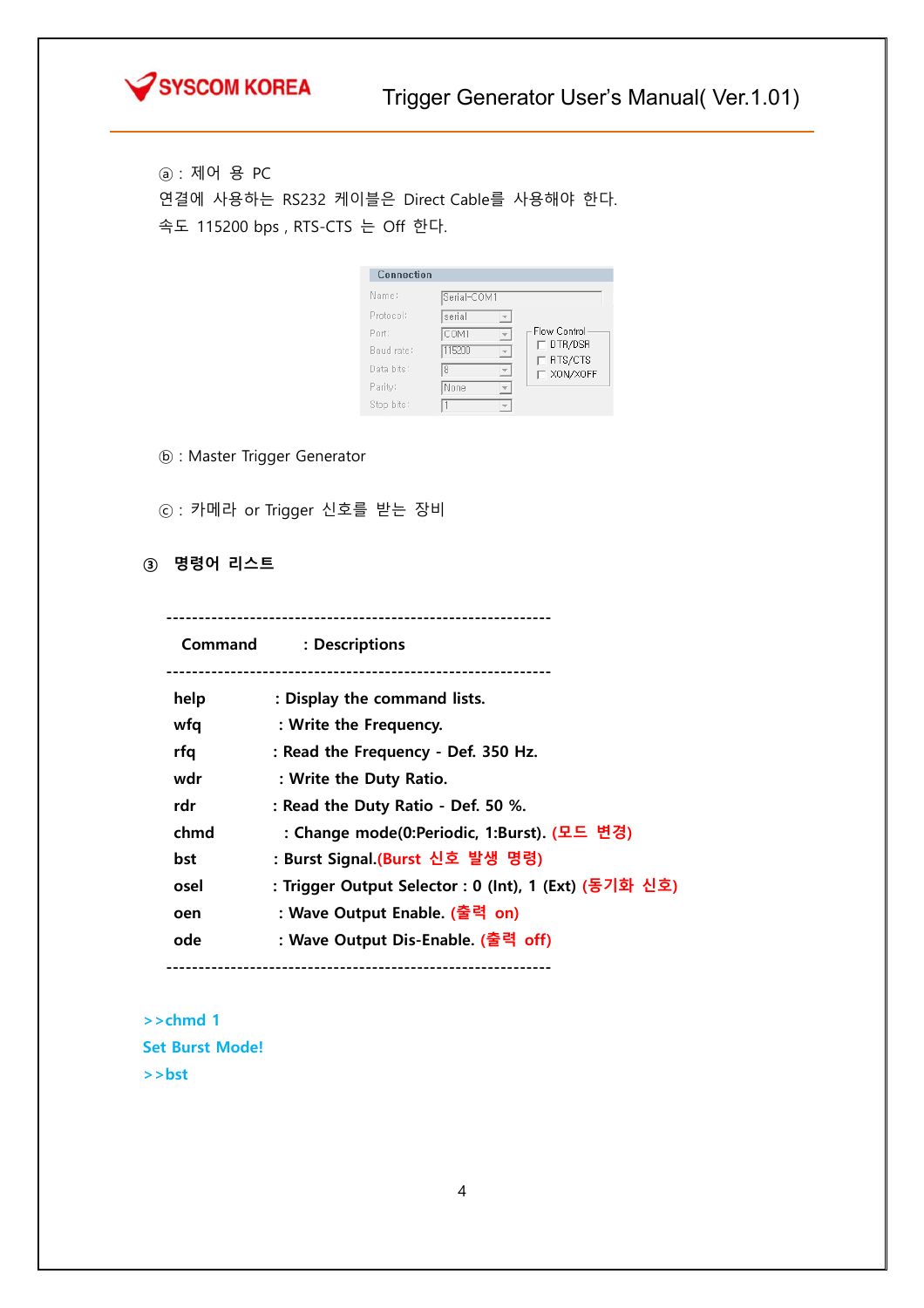

#### ④ RS232 프로토콜 사용법

상기 내용은 장비에서 자동으로 발생하는 부팅 메뉴이다.

| rdr               | : Read the Duty Rat: |
|-------------------|----------------------|
|                   |                      |
| $>>wfq$ 357       |                      |
| $\rightarrow$ rfq |                      |
| 357 [Hz]          |                      |
| $>$ wdr 50        |                      |
| >>rdr             |                      |
| 50 [%]            |                      |
|                   |                      |

상기 내용은 wfq로 주파수를 저장하였고, rfq로 저장된 내용을 확인하였다.

← 아래 그림은 오실로스코프로 저장된 주파수를 확인 한 사진이다.

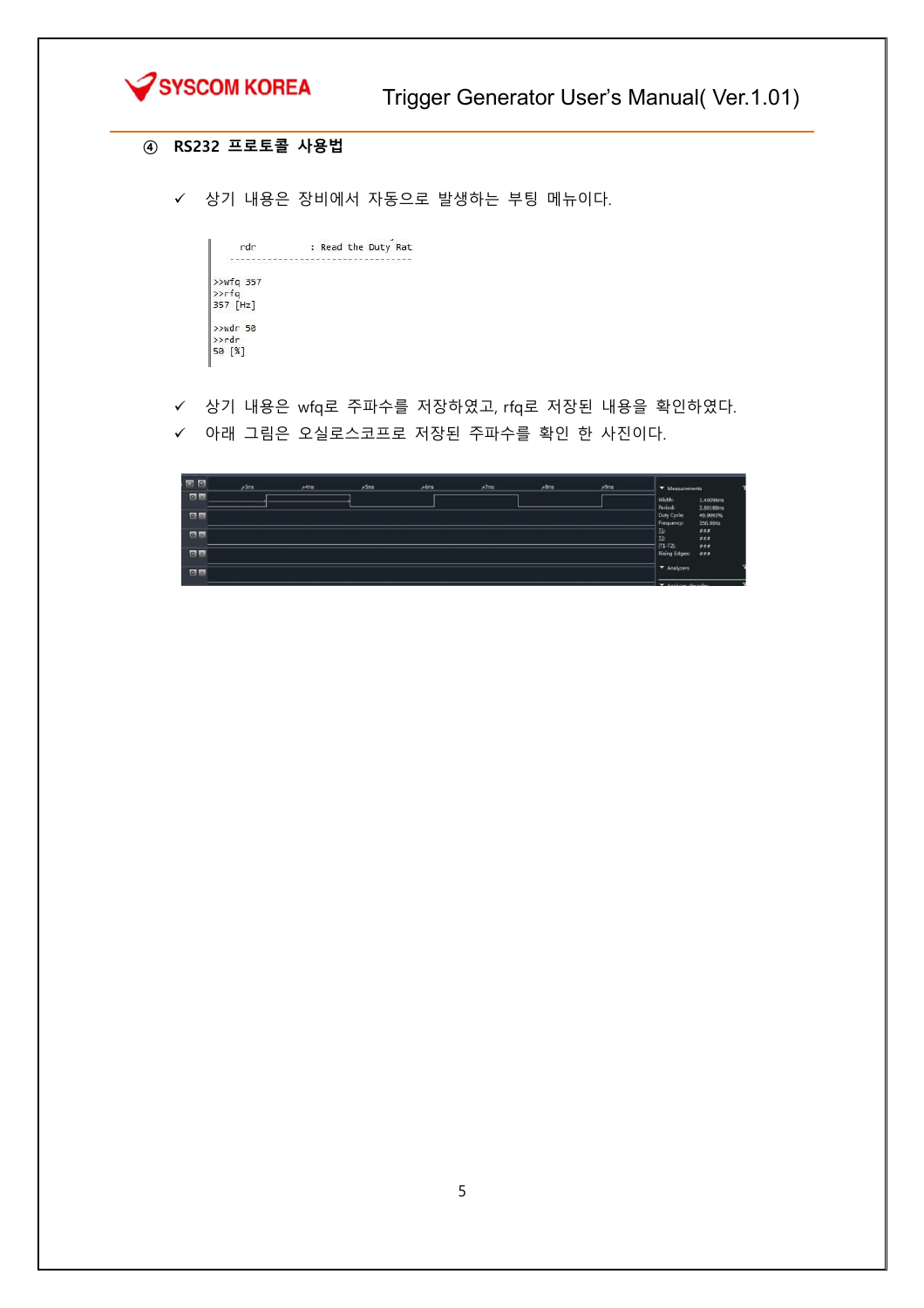

#### 3. 제품 확장 연결 및 사용법

- 아래 그림은 Master Trigger Generator에서 설정한 Trigger 출력 신호를 Slave Trigger Generator로 연결
- Master TG의 Trigger output 1 ~ 16 출력 중 하나를 Slave TG의 Ext Trigger에 연결 하 면, Master의 Trigger output 1 ~ 15 출력 / Trigger output 16 ~ 31 모두 같은 출력이 발생한다. (모든 출력 신호는 TG 하나를 지날 때, 10 [ns]의 전송 딜레이가 발생하지만, Trigger Output은 수십 ~ 수천 Hz 대역을 사용하므로, 사용자는 딜레이된 신호의 차이 를 느낄 수 없다.)
- 같은 방식으로 TG-16C를 17개 사용하는 경우 : 16 \* 16 = 256 CH의 Trigger output를 생성 가능